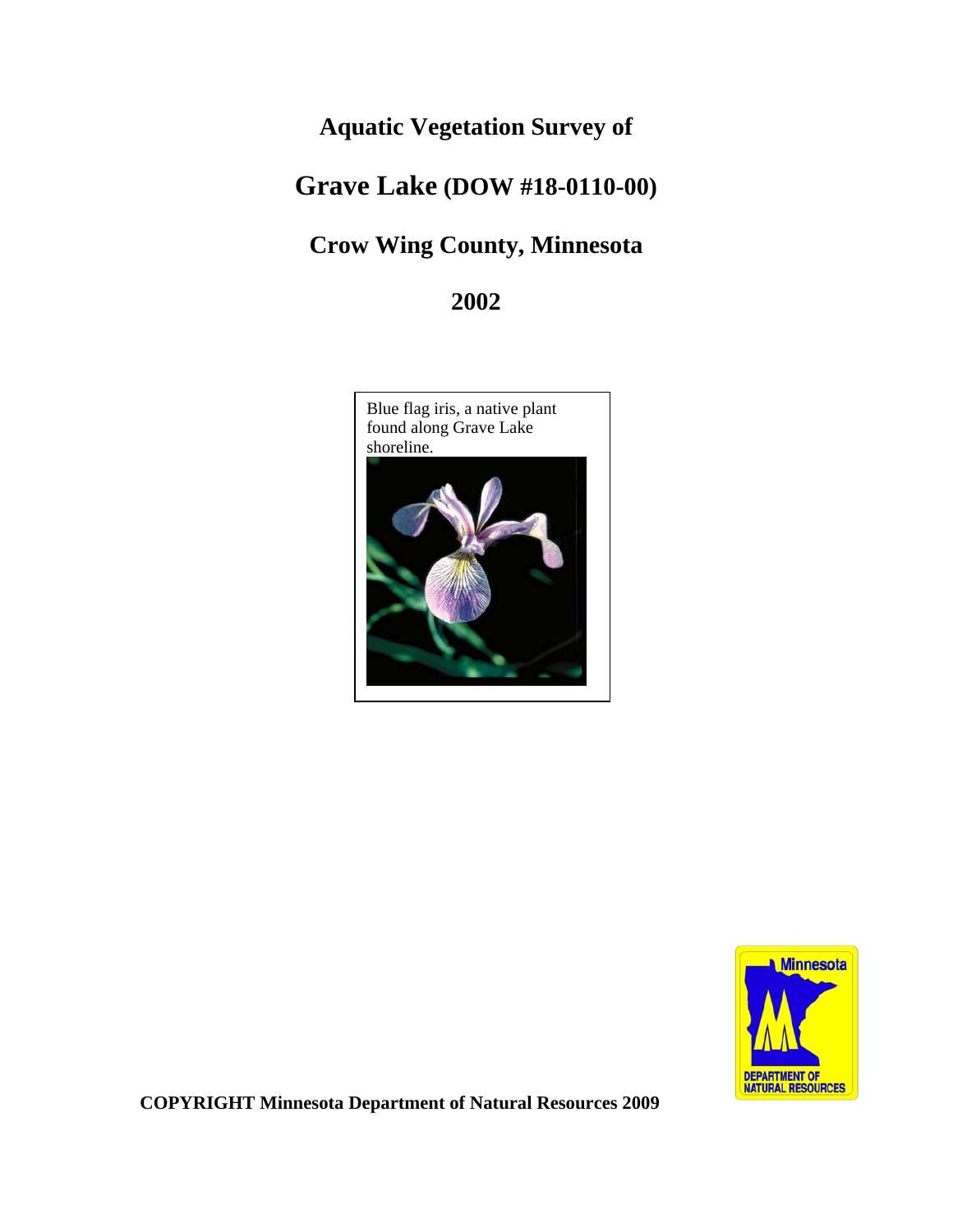**Report by:** Donna Perleberg, Aquatic Plant Ecologist Stephanie Loso, Aquatic Biologist Minnesota Department of Natural Resources Division of Ecological Resources 1601 Minnesota Dr. Brainerd, MN 56401 Phone: 218.833.8727 Email: [donna.perleberg@dnr.state.mn.us](mailto:donna.perleberg@dnr.state.mn.us)

#### **Lakewide sampling (2002):**

Donna Perleberg Ed Feiler, Comprehensive Lake Management Specialist, MnDNR Fisheries Section

#### **A note to readers:**

Text that appears in blue underline is a hypertext link to a web page where additional information is provided. If you are connected to the Internet, you can click on the blue underlined text to link to those web pages.

#### **This report is also available online at:**

[http://www.dnr.state.mn.us/eco/pubs\\_aquatics/veg\\_reports.html](http://www.dnr.state.mn.us/eco/pubs_aquatics/veg_reports.html)

#### **This report should be cited as:**

Perleberg, D and S. Loso. 2009. Aquatic vegetation of Grave Lake (DOW 18-0110-00), Crow Wing County, Minnesota, 2002. Minnesota Department of Natural Resources, Ecological Resources Division, 1601 Minnesota Dr., Brainerd, MN 56401. 13 pp.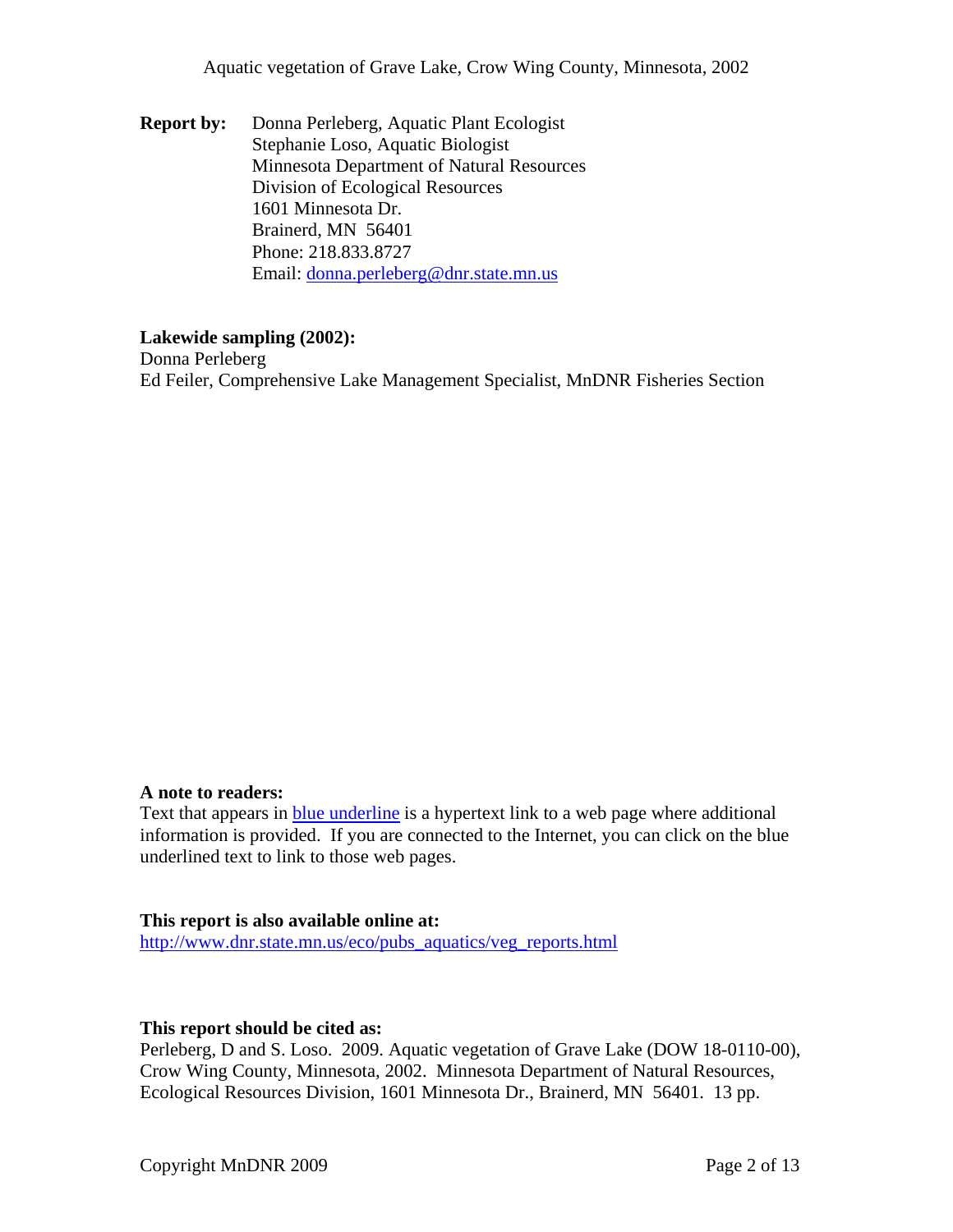# **Summary**

Grave Lake is a shallow, 157 acre lake in north central Minnesota. The aquatic vegetation survey conducted in June 2002 included a lakewide assessment of vegetation and water depths at 66 sample stations.

A total of 12 native aquatic plant taxa were recorded including four emergent, two floating-leaved, and six submerged plants. Aquatic plants were sparsely scattered around the lake 29 percent of the sample sites contained plants. Plants were found to a depth of 12 feet and were most frequent in the shore to 8.5 feet depth zone, where 67 percent of the sites contained plants.

The most frequently occurring plants were flat-stem pondweed (*Potamogeton zosteriformis*), sago pondweed (*Stuckenia pectinata*), and narrow-leaf pondweed (*Potamogeton* sp.).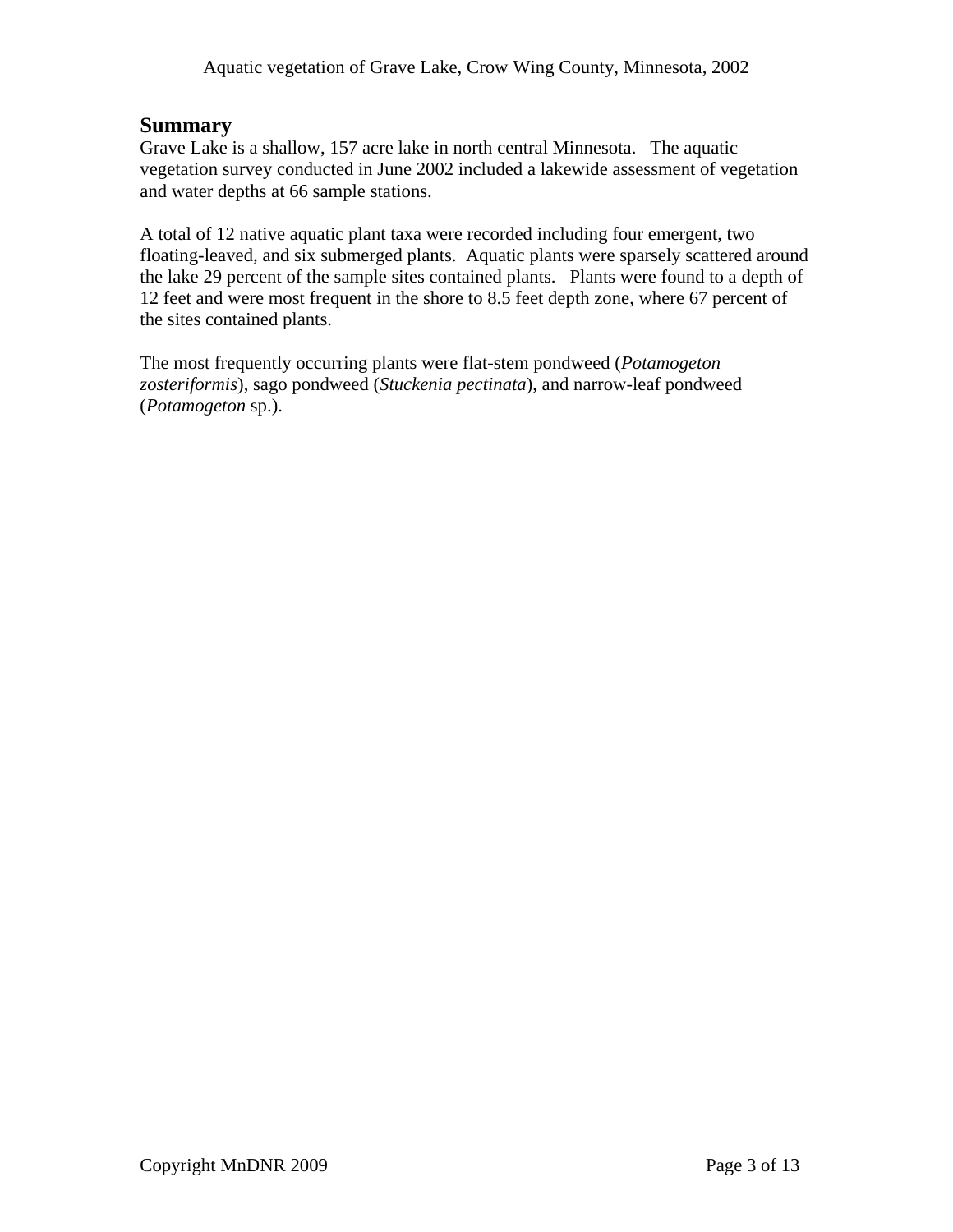Grave Lake is located in Crow Wing County, north-central Minnesota, in the Mississippi River- Brainerd Watershed (Figure 1). There are about 201 lakes in this watershed and about 260 lakes in Crow Wing County that are at least 50 acres in size. Grave Lake is the 89<sup>th</sup> largest lake in the watershed and the 123<sup>rd</sup> largest lake in the county, with a surface area of 157 acres and about two miles of shoreline.

The Mississippi River flows southwest through the watershed and is connected to Grave Lake by the Nokasippi River. Hay Creek flows west through Grave Lake and



Figure 2. Flow from Grave Lake to Nokasippi River and onto Mississippi River.

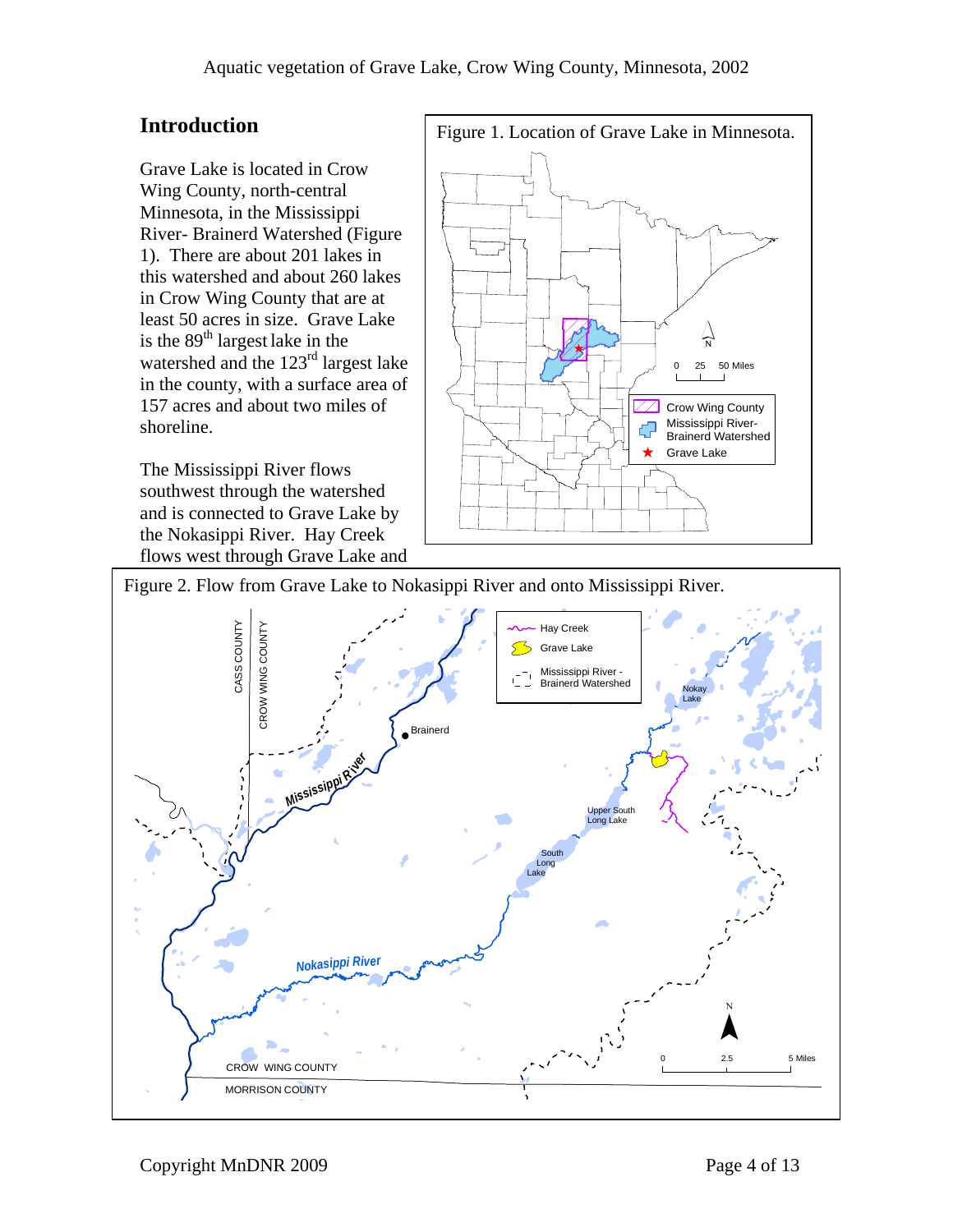then meets the Nokasippi River, which then flows southwest into the Mississippi River (Figure 2).

The uplands surrounding Grave Lake remain mostly forested but heavily developed with residential homes. Grave Lake is bowl-shaped with a maximum depth of about 13 feet (Figure 3).



The [Secchi disc](http://www.pca.state.mn.us/water/secchi-slideshow.html) (Figure 4) transparency measures the depth to which a person can see into the lake and provides a rough estimate of the light penetration into the water column. In 2002, mean summer water clarity, as measured by Secchi disc readings, was four feet in Grave Lake. As a general rule, sunlight can penetrate to a depth of two times the Secchi depth and aquatic plants can grow to a depth of one and half times the Secchi depth. Based on Secchi disk measurements alone, aquatic plants are expected to grow to about six feet in Grave Lake. Other factors that may influence the depth of plant growth include substrate type, wind fetch, and plant species composition.

Figure 4. Measuring Secchi Disc transparency

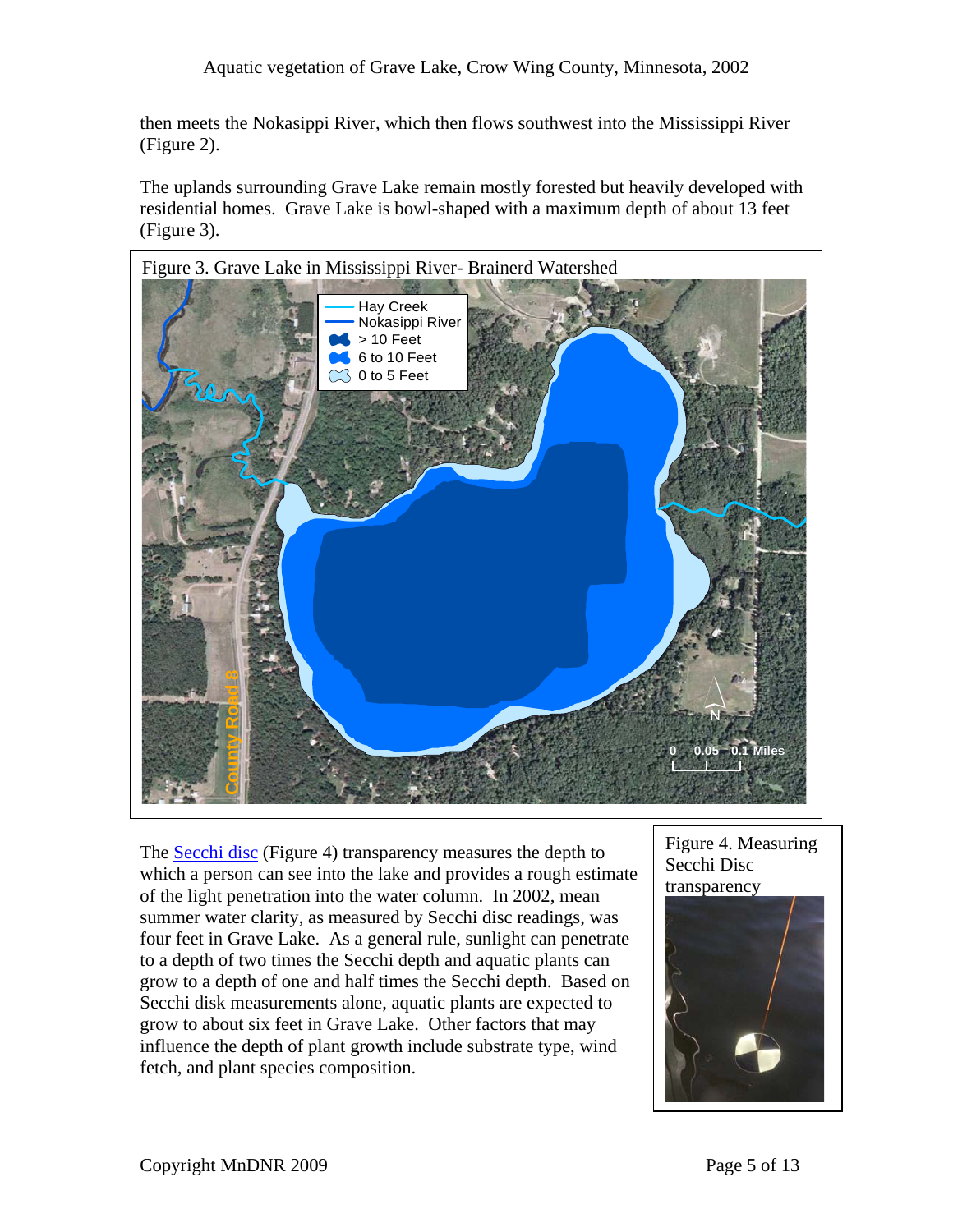Previous vegetation surveys of Grave Lake found plants growing to depths of seven feet with plant growth described along the shorelines of the lake (MnDNR Fisheries Lake Files). More than 17 different aquatic plant taxa have previously been recorded in Grave Lake including bulrush (*Scirpus* sp.), Canada waterweed (*Elodea canadensis*), greater bladderwort (*Utricularia vulgaris*), flat-stem pondweed (*Potamogeton zosteriformis*), and clasping-leaf pondweed (*Potamogeton richardsonii*).

# **Objectives**

The purpose of this vegetation survey was to provide a quantitative description of the 2002 plant population of Grave Lake. Specific objectives included:

- 1. Estimate the maximum depth of rooted vegetation
- 2. Estimate the percent of the lake occupied by rooted vegetation
- 3. Record the aquatic plant species that occur in the lake
- 4. Estimate the abundance of common species
- 5. Develop distribution maps for the common species

# **Methods**

## **Lakewide vegetation survey**

Grave Lake was surveyed on June 25, 2002. A point-intercept survey method was used and followed the methods described by Madsen (1999). Survey waypoints were created using a Geographic Information System (GIS) computer program and downloaded into a handheld Trimble GeoExplorer 3 Global Positioning System (GPS) unit. Survey points were placed across the entire lake and spaced 100 meters (328 feet) apart resulting in 66 survey sites (Figure 5). One field crew, consisting of two surveyors and one boat, conducted the survey.

The GPS unit was used to navigate the boat to each sample point. One side of the boat was designated as the sampling area. At each site, water depth was recorded in one-foot increments using a measured stick in water depths less than eight feet and an electronic depth finder in depths greater than eight feet.

Surveyors recorded all plant taxa found within a one square meter sample site at the predesignated side of the boat. A double-headed, weighted garden rake, attached to a rope was used to survey vegetation not visible from the surface (Figure 6). Plant identification and nomenclature followed Crow and Hellquist (2000).

Data were entered into a Microsoft Access database and frequency of occurrence was calculated for each taxon as the number of sites in which taxa occurred divided by the total number of sample sites. Frequency was calculated for the entire area from shore to 13 feet and sampling points were also grouped by water depth and separated into two depth zones for analysis (Table 1).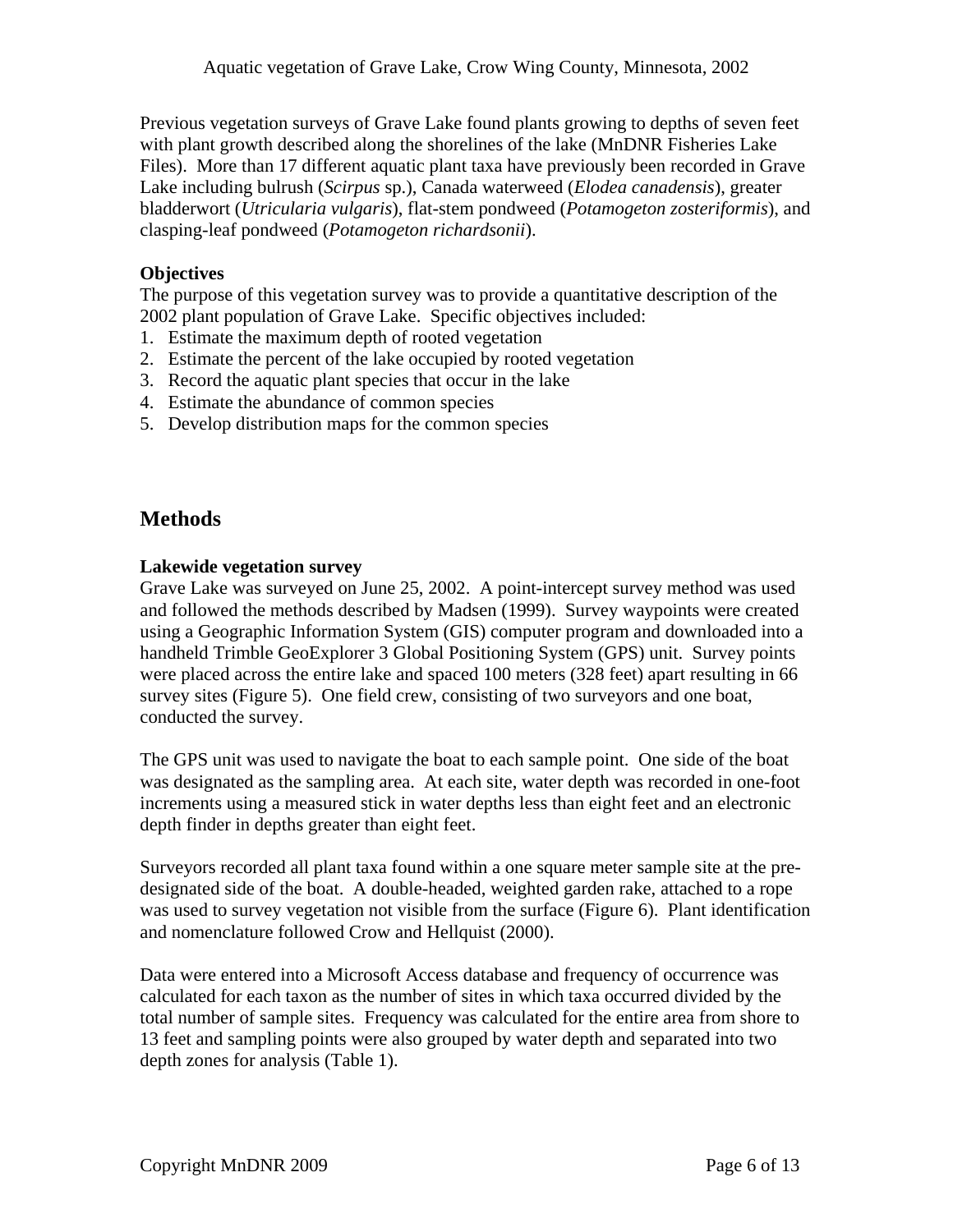



water depth.

| Water depth  | Number    |
|--------------|-----------|
| interval     | of sample |
|              | sites     |
| 0 to 8.5     | 24        |
| 9 to 13      |           |
| Total sample |           |
| points       |           |

## *Example:*

In Grave Lake there were 66 samples sites in the 0-13 feet depth zone.

Muskgrass (*Chara* sp.) occurred in 12 sites.

Frequency of muskgrass in 0 to 13 feet zone =  $12 / 66$  (\*100) = 18 %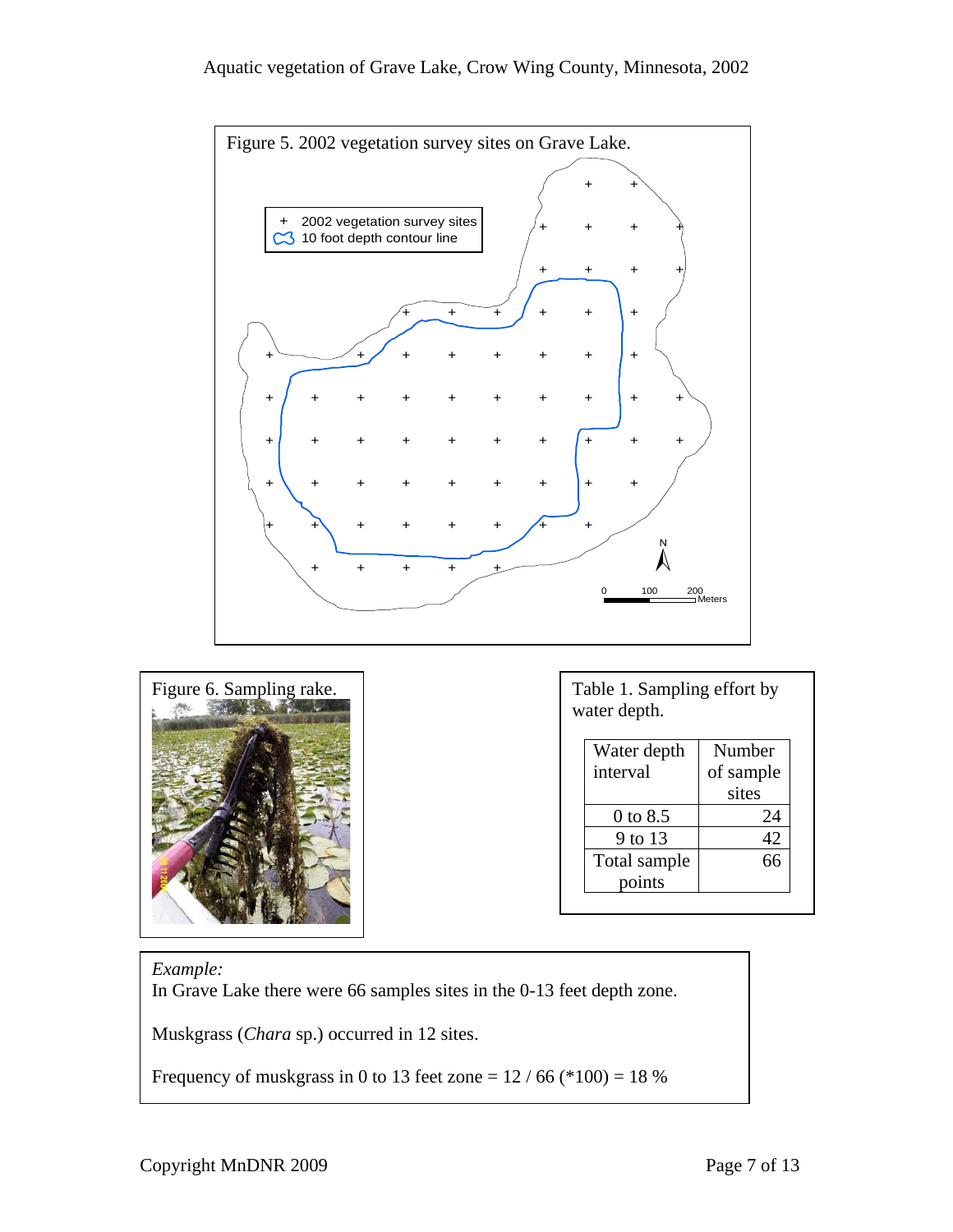# **Results**

#### **Number of plant species recorded**

A total of 12 native aquatic plant taxa were recorded in Grave Lake including four emergent, two floating-leaved, and six submerged taxa (Table 2). One non-native emergent plant, reed canary grass (*Phalaris arundinaceae*), was often found along shore.

Table 2. Frequency of aquatic plants in Grave Lake Point-intercept survey, June 2002.

(Frequency is the percent of sample sites in which a plant taxon occurred within the shore to 13 ft water depth.)

66 sample sites

| <b>Life Form</b> | <b>Common Name</b>     | <b>Scientific Name</b>    | <b>Frequency</b> |
|------------------|------------------------|---------------------------|------------------|
| <b>NATIVE</b>    | Flat-stem pondweed     | Potamogeton zosteriformis | 18               |
| <b>SUBMERGED</b> | Sago pondweed          | Stuckenia pectinata       | 12               |
|                  | Narrow-leaf pondweed   | Potamogeton sp.           | 3                |
|                  | Northern water milfoil | Myriophyllum sibiricum    | $\overline{2}$   |
|                  | Water stargrass        | Zosterella dubia          | 2                |
|                  | Wild celery            | Vallisneria americana     | $\mathfrak{D}$   |
|                  |                        |                           |                  |
| <b>FLOATING</b>  | White waterlily        | Nymphaea odorata          | 6                |
|                  | Yellow waterlily       | Nuphar variegata          |                  |
| <b>EMERGENT</b>  | Hard-stem Bulrush      | Scirpus acutus            | Present          |
|                  | Blue flag iris         | <i>Iris</i> versicolor    | Present          |
|                  | Reed canary grass      | Phalaris arundinaceae     | Present          |
|                  |                        |                           | Present          |
|                  | Sedge                  | Carex sp.                 |                  |

## **Distribution of aquatic plants**

Aquatic plants were found in 19 of the 66 sample sites (29 percent occurrence). Plants were found to a maximum depth 12 feet but in water depths greater than 10 feet, only two sample sites contained vegetation. Vegetation was most common in the shore to 8.5 feet zone where 67 percent of the sites contained plants.

The number of plant taxa found at each one square meter sample site ranged from zero to four. The highest number of plant taxa were found in shallow water sites less than four feet in depth. In depths greater than seven feet, sites contained either one or no plant taxa (Figure 7).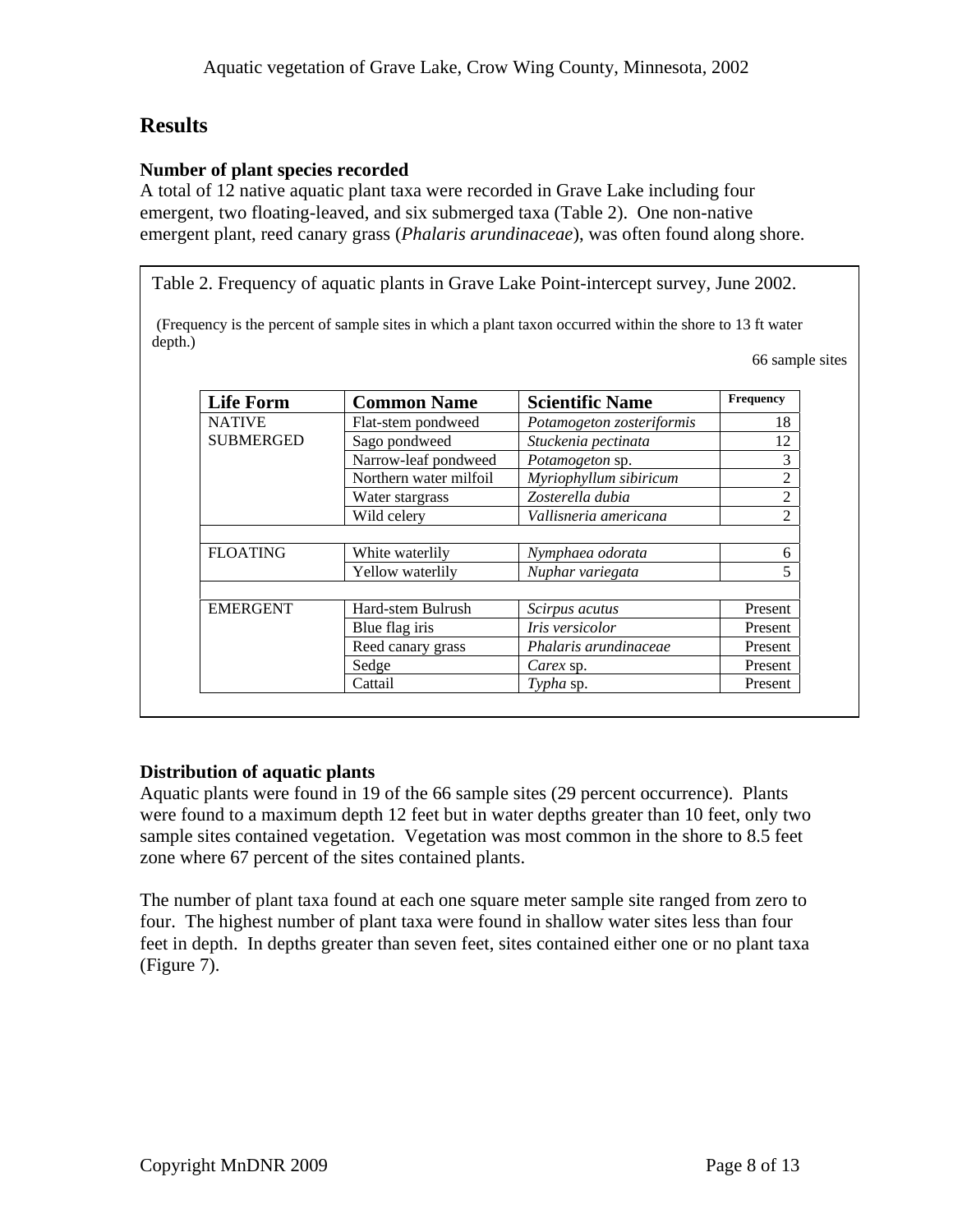

# **Emergent and floating-leaf plants**

Emergent and floating-leaf aquatic plants offer food, cover and nesting material for waterfowl, marsh birds and muskrats, and provide shelter and shade for insects, young fish, and amphibians. The root systems of emergent and floating-leaf plants protect shorelines against erosion by buffering the wave action and by holding soil in place.

[Hard-stem bulrush](http://www.dnr.state.mn.us/aquatic_plants/emergent_plants/bulrushes.html) (*Scirpus acutus*) (Figure 8) is an emergent, perennial plant that occurs in lakes and wetlands throughout Minnesota (Ownbey and Morley 1991). Bulrush stems are round in cross section and lack showy

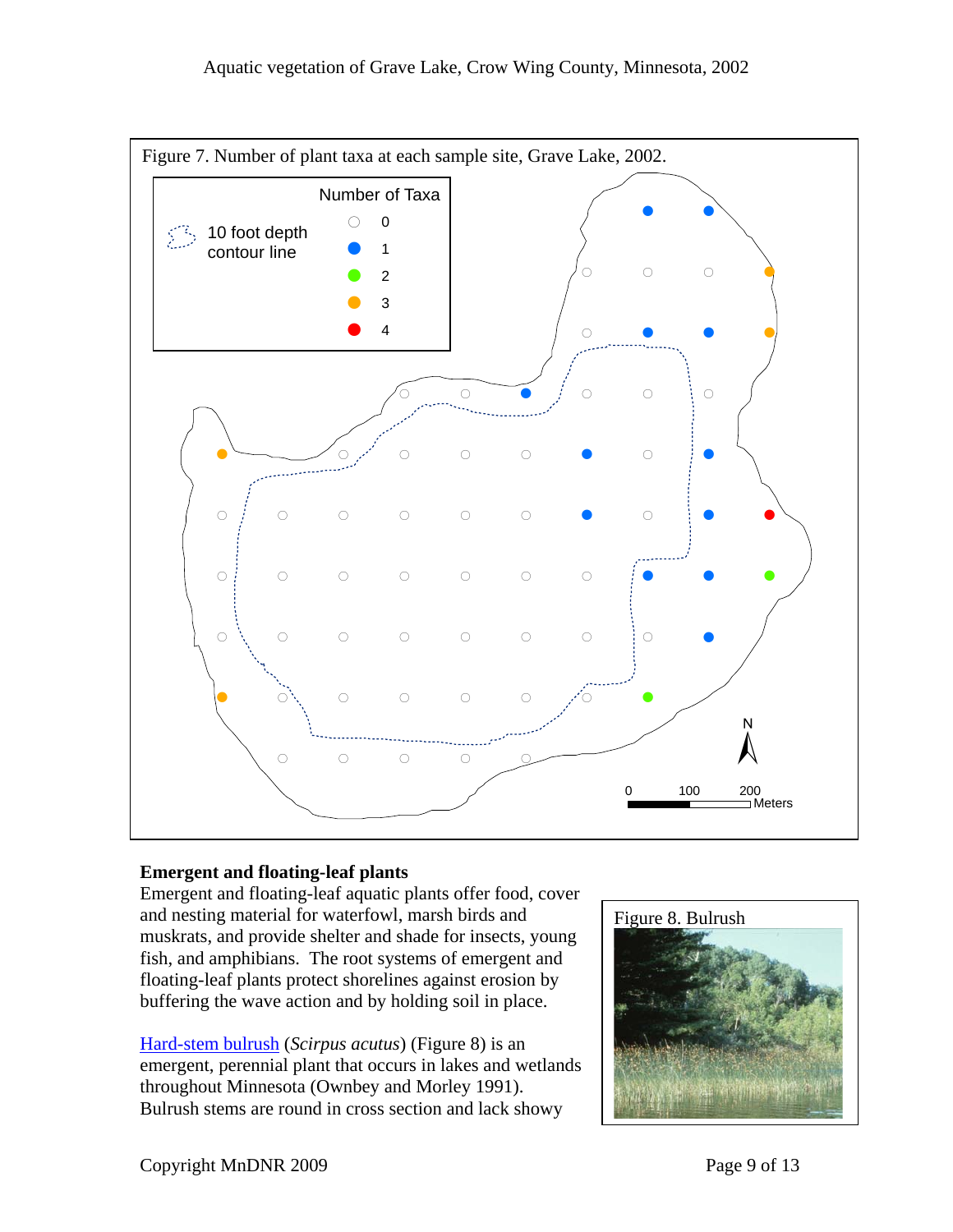leaves. Clusters of small flowers form near the tips of long, narrow stalks. This

emergent may occur from shore to water depths of about six feet and its stems may extend several feet above the water surface. In low water conditions it can grow outside of water. Bulrush stands are particularly susceptible to destruction by excess herbivory and direct removal by humans. Hard-stem bulrush was the most common emergent plant in Grave Lake but it was not found in any of the sample sites.

Floating-leaf plants found in Grave Lake were [yellow waterlily](http://www.dnr.state.mn.us/aquatic_plants/floatingleaf_plants/spatterdock.html) (*Nuphar variegata*; Figure 9), and [white waterlily](http://www.dnr.state.mn.us/aquatic_plants/floatingleaf_plants/white_water_lily.html) (*Nymphaea odorata*; Figure 10). Waterlilies were found in sites less than five feet in depth and often co-occurred with two or three submerged taxa.

## **Submerged plants**

Submerged plants occurred in 29 percent of the Grave Lake sites. The most frequently sampled native submerged taxa were flat-stem pondweed (*Potamogeton zosteriformis*), sago pondweed (*Stuckenia pectinata*), and narrow-leaf pondweed (*Potamogeton* sp.).

[Flat-stem pondweed](http://www.dnr.state.mn.us/aquatic_plants/submerged_plants/narrowleaf_pondweeds.html) (*Potamogeton zosteriformis*) (Figure 11) is a perennial plant that is anchored to the lake bottom by underground rhizomes and over-winters by winter buds. It is named for its flattened, grass-like leaves. Depending on water clarity and depth, these plants may reach the water surface and may produce flowers that extend above the water. Flat-stem pondweed occurred in 18 percent of the sites (Table 2) and was the only plant found beyond the 10 feet water depth (Figure 12).





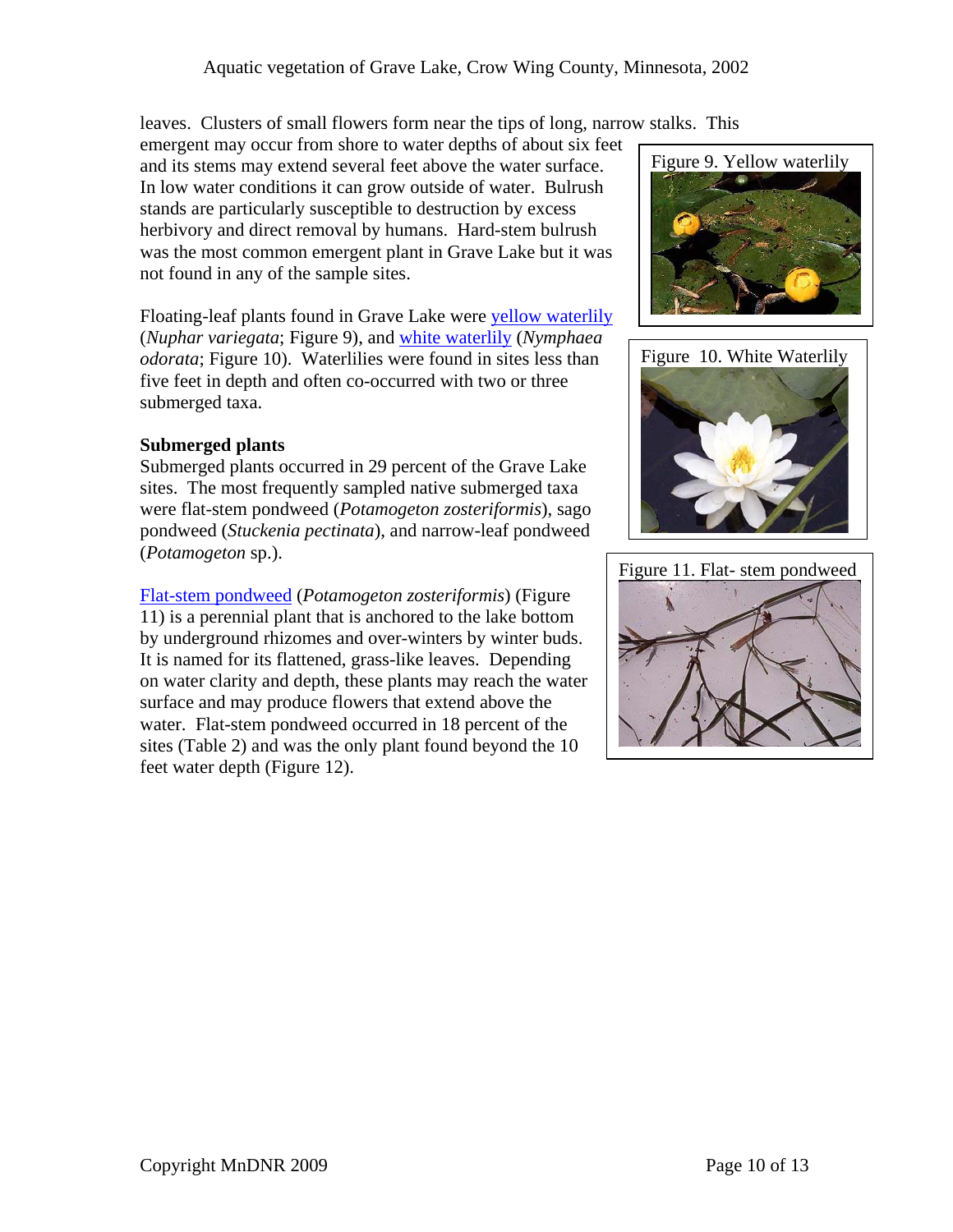

[Sago pondweed](http://www.dnr.state.mn.us/aquatic_plants/submerged_plants/narrowleaf_pondweeds.html) (*Stuckenia pectinata*) (Figure 13) is a perennial submerged plant that can tolerate poor water quality conditions. It is also an important waterfowl food. The stipules of sago pondweed are fused to the leaf. The leaves are very thin and look like pine needles, and they can branch out numerous times per leaf (Borman et al. 2001). Sago pondweed was found in 12 percent of all Grave Lake survey sites (Table 2) and was found in depths less than nine feet (Figure 12).



[Narrow-leaf pondweeds](http://www.dnr.state.mn.us/aquatic_plants/submerged_plants/narrowleaf_pondweeds.html) are rooted, perennial submerged plants with small, thin leaves. Leaves grow entirely below the water surface but flowers extend above the water. There are several species of narrow-leaf pondweeds and they can be difficult to identify if not found in flower or fruit. For analysis, all narrow-leaf pondweeds were grouped together. In Grave Lake, narrow-leaf pondweeds were found in three percent of the sites and were found in depths of zero to 8.5 feet (Figure 12).

All other submerged species were only found in two percent of the survey sites.

A second vegetation survey was conducted on July 29, 2002 by DNR Fisheries staff (MN DNR 2002). During that survey they recorded several additional aquatic plant species: bushy pondweed (*Najas flexilis*), Canada waterweed (*Elodea canadensis*), coontail (*Ceratophyllum demersum*), lesser duckweed (*Lemna minor*) and spikerush (*Eleocharis* sp.). Most of these species were described as "rare" with the exception of bushy pondweed, which was described as "common" or "abundant" at sites. This particular species begins its growth later in the summer and was therefore not recorded during the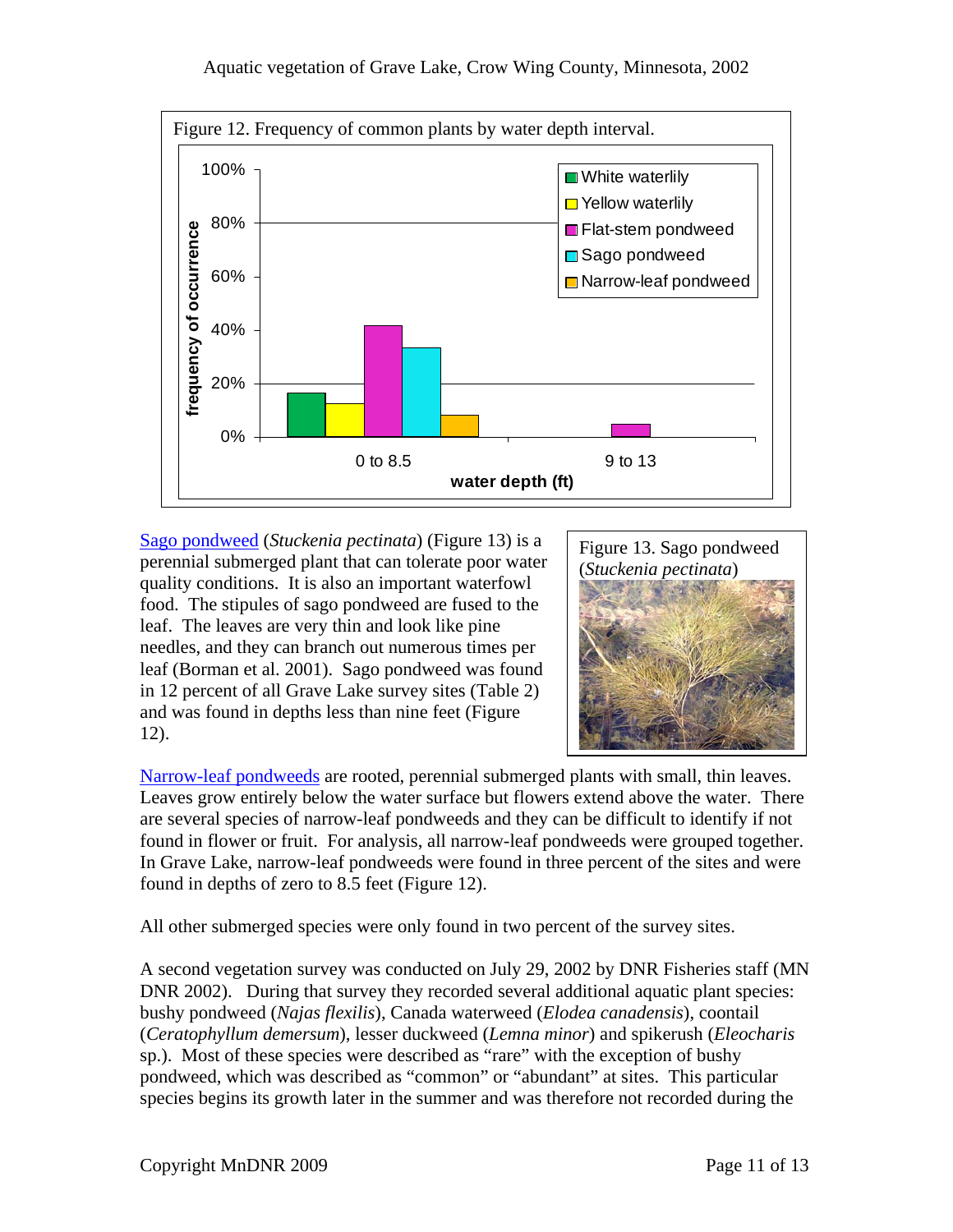earlier June 25 survey. The other species likely were present in June but were simply not present in the sample sites. If future surveys of Grave Lake are conducted, surveyors should be aware of this seasonality difference, particularly with respect to the species bushy pondweed.

# **Discussion**

The types and amounts of aquatic vegetation that occur within a lake are influenced by a variety of factors including water clarity, water chemistry, depth, substrate type and wave activity. The abundant and diverse native aquatic plant communities found in this lake provides critical fish and wildlife habitat and other lake benefits. (Click here for more information on: [value of aquatic plants](http://www.dnr.state.mn.us/shorelandmgmt/apg/value.html) ).

Data collected in 2002 can be used to monitor finer-scale changes that may occur, such as an increase in a particular taxa or a change in the depths at which individual taxa occur. Monitoring change in the aquatic plant community can be helpful in determining whether changes in the lake water quality are occurring and for estimating the quality of vegetation habitat available for fish and wildlife communities.

In general, factors that may lead to change in the aquatic plant communities include:

- Change in water clarity If water clarity decreases, submerged vegetation may be restricted to shallower water.
- Change in water level

Many aquatic plants are adaptable to water level fluctuations and in low water years, aquatic plants may expand in distribution. The extent and duration of these distribution changes can be difficult to predict.

- Snow and ice cover Many submerged plants have the ability to grow under the ice, especially if there is little snow cover and sunlight reaches the lake bottom. In years following low snow cover, and/or a reduced ice-over period, some submerged plants may increase in abundance.
- Water temperatures / length of growing season In years with cool spring temperatures, submerged plants may be less abundant than in years with early springs and prolonged warm summer days.
- Invasive species Non-native plant species have not been found in Grave Lake. [Curly-leaf](http://www.dnr.state.mn.us/aquatic_plants/submerged_plants/curlyleaf_pondweed.html)  [pondweed](http://www.dnr.state.mn.us/aquatic_plants/submerged_plants/curlyleaf_pondweed.html) (*Potamogeton crispus*) and [Eurasian watermilfoil](http://www.dnr.state.mn.us/invasives/aquaticplants/milfoil/index.html) (*Myriophyllum spicatum*) may form dense surface mats that may shade out native plants. The impact of invasive species varies among lakes but the presence of a healthy native plant community may help mitigate the harmful effects of these exotics.
- Natural fluctuation in plant species abundance Many submerged plants are perennial and regrow in similar locations each year. However, a few species such as bushy pondweed (*Najas flexilis*) are annuals and are dependant on the previous years seed set for regeneration.